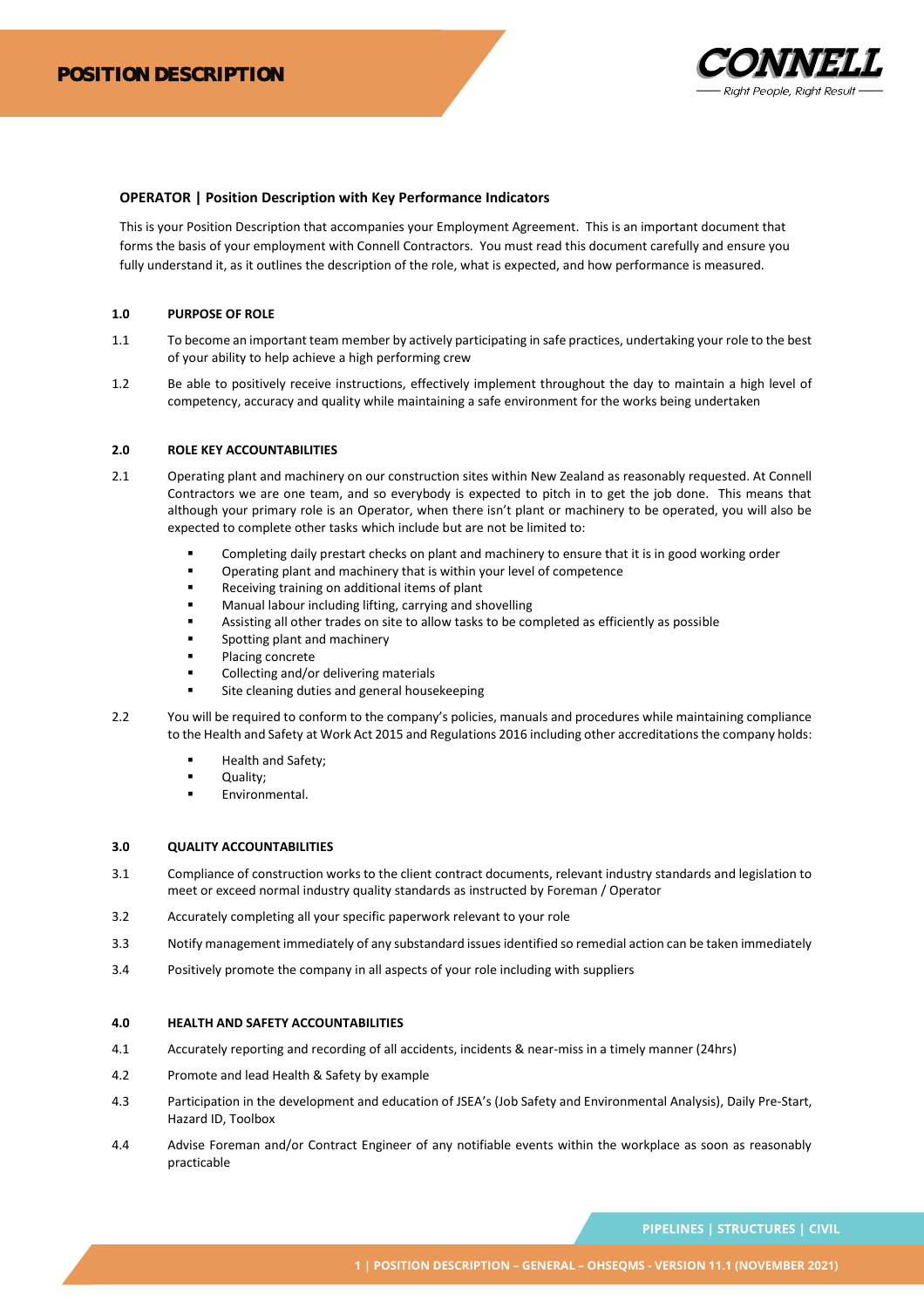

4.5 Manage workplace safety to ensure your actions or inactions do not affect the safety of others.

### **5.0 ENVIRONMENTAL ACCOUNTABILITIES**

- 5.1 Promoting and complying with the Connell company environmental policy
- 5.2 Ensure compliance to contract specifications &/or RMA standards (resource consents) for works being undertaken i.e. no sediment / contaminated water discharges into waterways
- 5.3 Advise your Foreman / Supervisor of any environmental incidents immediately and use available spill kits if required.
- 5.4 Minimise noise generation on site e.g. minimum traffic movements with plant and vehicles
- 5.5 Minimise site water usage as much as possible, recycle water where possible to avoid wastage
- 5.6 Manage material wastage onsite re-use and recycle to minimise disposal where practical
- 5.7 Offsite Waste disposal:
	- Separate green waste to dispose at environmental landfill
	- Non-recyclable material to dump
	- Any contaminated waste to approved landfill e.g. asbestos material
- 5.8 Advise your Foreman / Supervisor of any plant and equipment or motor vehicles that are faulty / require repair to avoid any potential fuel/oil seepages into the environment.
- 5.9 Monitor the idling times of machinery in your use to minimise fuel usage and emissions.
- 5.10 Where possible use environmentally friendly products for site use e.g. cleaners

# **6.0 OTHER TASKS**

- 6.1 Ensure all plant and equipment is maintained in excellent condition and notify Foreman or Systems Manager of any calibration, repairs required.
- 6.2 All vehicles and plant must be kept clean and tidy, servicing, registration and warrant up to date as per daily/weekly inspection sheet.

#### **7.0 PERSONAL ATTRIBUTES**

- 7.1 Be a self-starter
- 7.2 Keen to learn and contribute to the team
- 7.3 Willingness to learn from others, be approachable, support others and look to improve every day
- 7.4 Promotes the organisation in all aspects of their role, demonstrating professional skill & cooperation.
- 7.5 Able to work without supervision where required, understand the importance of high standards and assist the team in achieving a high conforming end-product

### **8.0 KEY RELATIONSHIPS**

- 8.1 Internal
	- Contracts Supervisor
	- **Foreman**
	- **Operator**
	- **General Hands**

PIPELINES | STRUCTURES | CIVIL